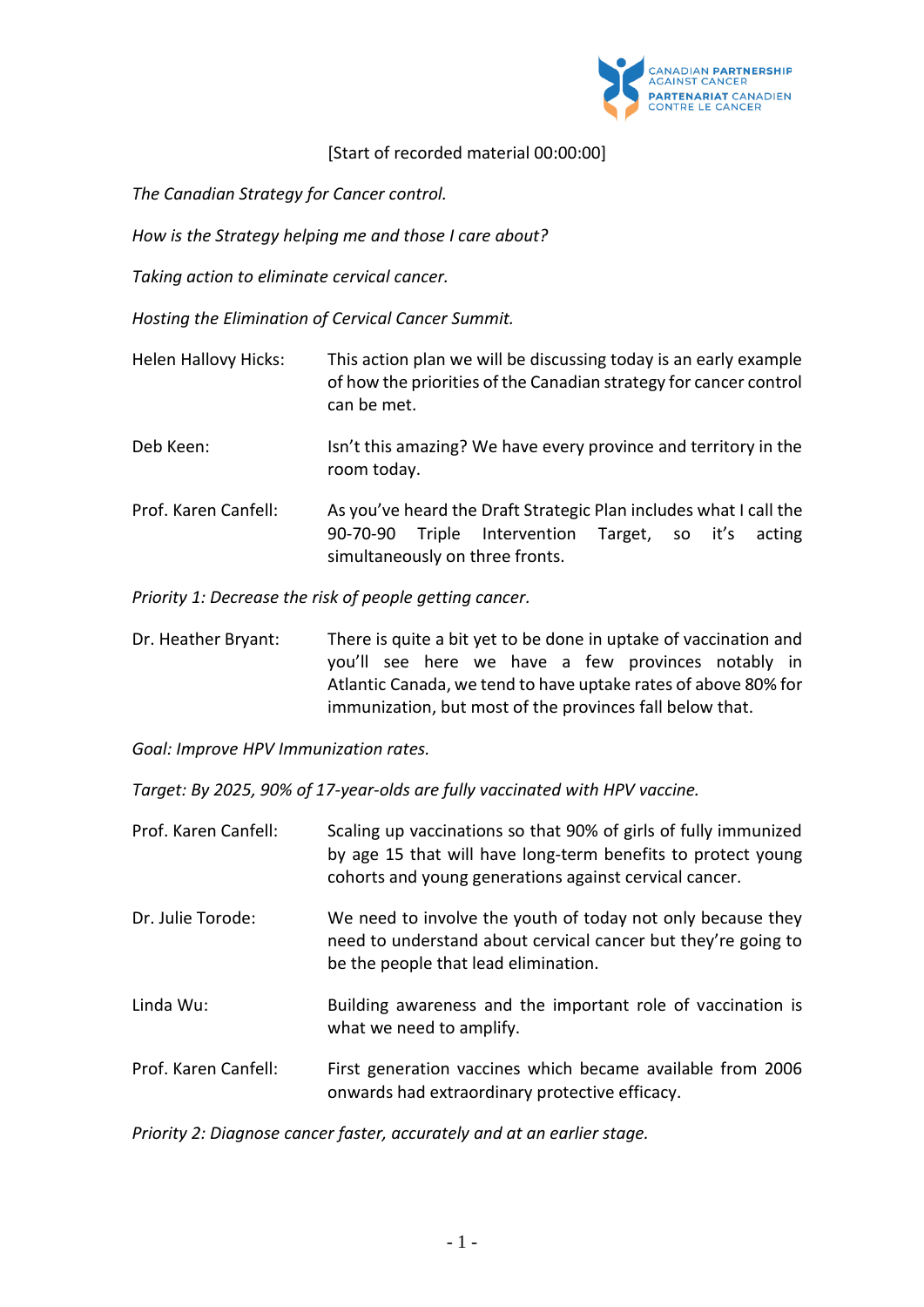

Dr. Heather Bryant: The number one thing we can do to eliminate cervical cancer the fastest is to move the HPV test with 16/18.

*Goal: Implement HPV primary screening.*

*2030 Targets: 90% of eligible individuals have been screened with an HPV test.* 

*90% of eligible individuals are up-to-date with cervical screening.* 

*No less than 80% of eligible individuals in any identifiable group are up-to-date with cervical screening.*

- Prof. Karen Canfell: We can now open up possibilities for HPV self-collection and for point-of-care testing. These are two new options possible with HPV testing that are not possible with sitology.
- Dr. Heather Bryant: The difference in the number of deaths is about 1,750 deaths that we could avoid if we moved to the HPV test with triage, so that's significant.

*Priority 3: Deliver high-quality care in a sustainable, world-class system.*

Prof. Karen Canfell: Now really critical to all of this is the concept that we can do the same management strategy whether a woman has been offered vaccination, at what age she was vaccinated, how many doses she's had because we basically test for HPV and we manage what we find. We manage her risk as we find it in the screening program.

*Goal: Improve follow-up of abnormal screening results.*

*2030 Targets: 90% of all individuals identified as being at elevated risk for significant cervical abnormalities have colposcopy in a timely manner.*

*90% of all individuals with an abnormal screening result (positive HPV test) should have a clear plan of appropriate follow-up designed and communicated to them within three months of the test that generated the positive result.*

*No less than 90% of individuals in an identifiable group receive follow-up.*

Dr. Heather Bryant: Perhaps women in remote areas they great screened, they have an abnormality but it's a long way to go to sort that out. And so it's something, "Well it's just an abnormal pap test, just an abnormal screening test, doesn't mean you have cancer." And perhaps they're not getting the intervention at the time they need to actually prevent the cancer from developing.